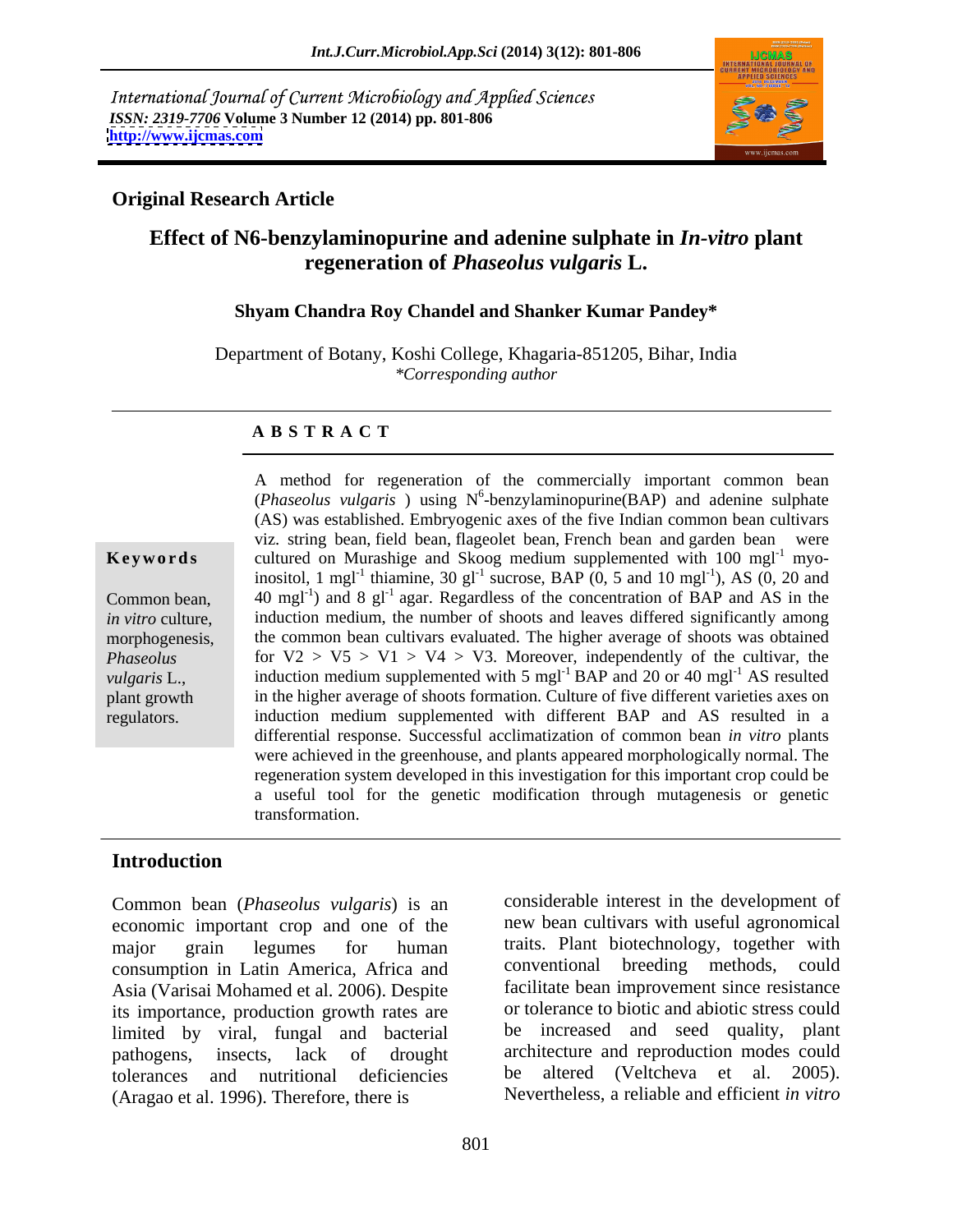culture system that results in efficient differentiation, shoot development and whole plant regeneration is an essential distilled water overnight at  $26 \pm 2^{\circ}C$  to requirement for improvement of common soften the seed coat. The embryogenic axes bean through genetic transformation or mutagenesis (Svetleva et al. 2003). In addition to genetic improvement, *in vitro* culture is an important tool for the recovery, **Induction** and **plant** regeneration

*In vitro* plant regeneration of *Phaseolus* has through somatic embryogenesis (Zambre et

Therefore, the objective of the present study was to optimize an *in vitro* plant The shoots regenerated from bud clusters regeneration system for five commercial Indian *Phaseolus vulgaris* cultivars by benzylaminopurine and adenine sulphate, as a prerequisite for improvement of common bean through genetic transformation or

# **Plant material and ex-plant preparation**

was obtained from market. Seeds were washed with running tap water and soaked for 4 min in 70% ethanol, disinfected with 20% (v/v) sodium hypochlorite with two drops of Tween 20 solution for 20 min and Regenerated shoots (approximately 3 cm rinsed three times with sterile distilled long) with well developed leaves and roots water. Then, the seeds were immersed in were transferred to pots covered with plastic 0.01% Benomyl solution for 4 min and

rinsed three times with sterile distilled water. The seeds were soaked in sterile were excised from the seeds and cotyledons and root meristems were removed.

conservation of germplasm and embryo **medium:** The embryogenic axes were rescue. cultured on Petri dishes containing 20 ml of been reported by organogenesis (Malik and supplemented with  $100$  mgl<sup>-1</sup> myo-inositol, Saxena, 1992; Ahmed et al. 2002) or 1 mgl<sup>-1</sup> thiamine, 30 gl<sup>-1</sup> sucrose and 8 gl<sup>-1</sup> al. 1998; Schryer et al. 2005). Although supplemented with a combination of BAP several protocols have been described in the  $(0, 5 \text{ and } 10 \text{ mgl}^{-1})$  and AS  $(0, 20 \text{ and } 40 \text{ mgl}^{-1})$ literature for bean regeneration,  $mgl^{-1}$  to comprise 9 treatments (Delgadodevelopment of an optimal *in vitro* culture Sanchez et al. 2006). Experimental system still remains a major challenge since treatments consisted of three replicates of this and other species from the *Phaseolus*  three Petri dishes with 10 explants in each genus are recalcitrant for *in vitro* one. All medium pH was adjusted to 5.6 regeneration . before autoclaving for 21 min at 121ºC and **Induction and plant regeneration** induction medium which consisted of MS mineral salts (Murashige and Skoog, 1962) myo-inositol, sucrose and  $8 \text{ gl}^{-1}$ agar. The induction medium was ) and AS (0, 20 and 40  $1.07 \text{ kg cm}^2$ .

studying the influence of  $N^6$ - polyethylene food wrap, containing 20 ml mutagenesis.  $\qquad \qquad$  light photoperiod (30 µmol m<sup>-2</sup> s<sup>-1</sup>). The **Materials and Methods** leaves and roots per ex-plant were estimated Indian common bean (*Phaseolus vulgaris*) shoots/total of embryogenic axes) x 100] 1.07 kg cm<sup>-2</sup>.<br>The shoots regenerated from bud clusters were excised from the original ex-plant and transferred to baby food jars, closed with of induction medium to promote elongation and root formation.The *in vitro* cultures were maintained at  $26 \pm 2$ °C under a 16 hrs  $-2$   $c^{-1}$  The  $s^{-1}$ ). The  $-1$  The ). The average number (mean  $\pm$  SE) of shoots, after 30 days of culture on each induction medium. The efficiency of the treatments [(Number of embryogenic axes with de *novo* were calculated.

# **Acclimatization and field transfer**

bags and maintained in the greenhouse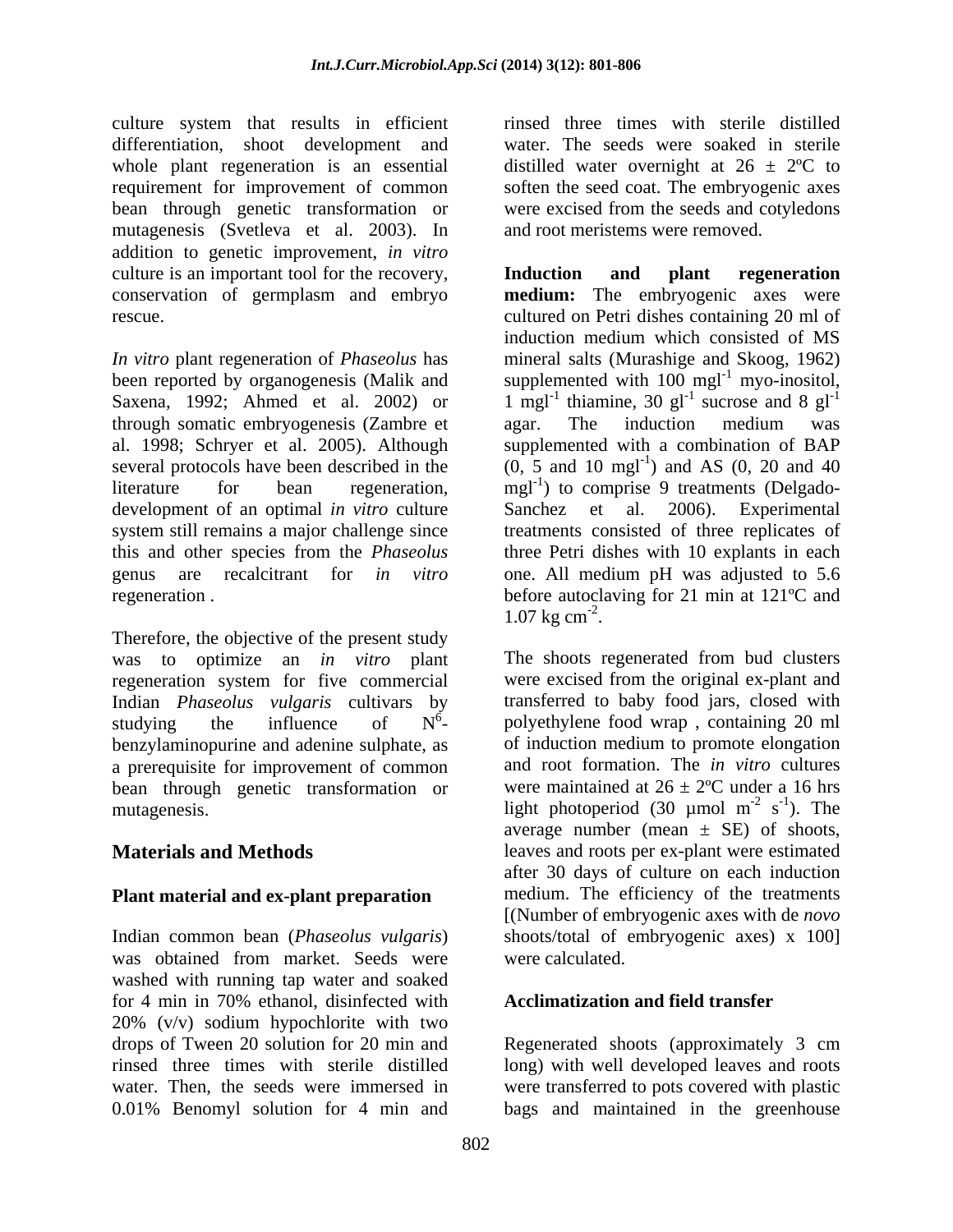under 12 hrs light photoperiod at  $26 \pm 2^{\circ}C$ . After one week the plastic bags were

Multiple shoot formation began with the swelling of embryogenic axes (Figure 1a), and apical bud clusters formed after 30 days shoots were developed (Figure 1d). The genotype dependent as reported in

on induction medium supplemented with

The Table 1 shows the effect of genotype on in the bean (Santalla et al. 1998). The the average number of shoots, leaves and genotype effects suggest that genetic factors roots induced from embryogenic axes of are important in the response to *in vitro* common bean (*Phaseolus vulgaris*) tissue culture. In this sense, due to the regardless of the BAP and AS concentration. reduced genetic variability in modern bean The average number of shoots and leaves cultivars, the screening of a large number of differed significantly among the common cultivars may be useful in the attempt to bean cultivars evaluated. The higher achieve plant regeneration (Svetleva et al. multiple shoot formation was obtained using Field bean > Garden bean > String bean > French bean > Flageolet bean. Moreover, The composition of the shoot induction

The entire procedure starting from apical (1991) reported that 5 uM BAP had a under greenhouse conditions took cultured leaf explants of *P. vulgaris*approximately 3 months.

removed. The plantlets were watered twice a histologically demonstrated by Malik and week. Saxena (1992) and Arellano et al. (2009). In **Results and Discussion** reproducible method for regeneration of the Regeneration protocols using different explants of *Phaseolus* spp. which has been the present study an efficient and commercially important Indian common bean using BAP and AS was established.

of culture (Figure 1b). The apical bud structures via organogenesis, but it has been clusters were multiplied by culturing them in demonstrated that regenerative capacity and the induction medium (Figure 1c) until response to growth conditions is species and Data were recorded after 30 days of culture *Solanum melongena*. (Sharma and Rajam, different BAP and AS concentrations. observations that the genotype influences Many factors induce development of new genotype dependent as reported in *Helianthus annuus* (Deglene et al. 1997) and 1995). Our results confirmed earlier the regeneration process via organogenesis 2003; Veltcheva et al. 2005).

the higher average of leaves was obtained medium is important in the regeneration using Field bean > Flageolet bean > French process through organogenesis since in this bean > String bean > Garden bean. On the medium a higher number of buds and shoots other hand, no significant differences were are formed (Santalla et al. 1998). In this observed in the number of roots formed study, BAP and AS played an important role from embryogenic axes cultured on in the induction of organogenic structures in induction medium supplemented with the Indian bean cultivars evaluated. It is well different BAP and AS concentrations known that cytokinins stimulate plant cell The shoots regenerated from the apical bud lateral bud dormancy, in the induction of clusters and developed into plants with adventitious bud formation, in the growth of leaves and roots. The *in vitro* plants were lateral buds and in the cell cycle control successfully acclimated with 100% survival. (Gaspar et al 2003). Malik and Saxena bud cluster induction to establishing a plant favorable effect on shoot formation from division and participate in the release of (1991) reported that 5 µM BAP had a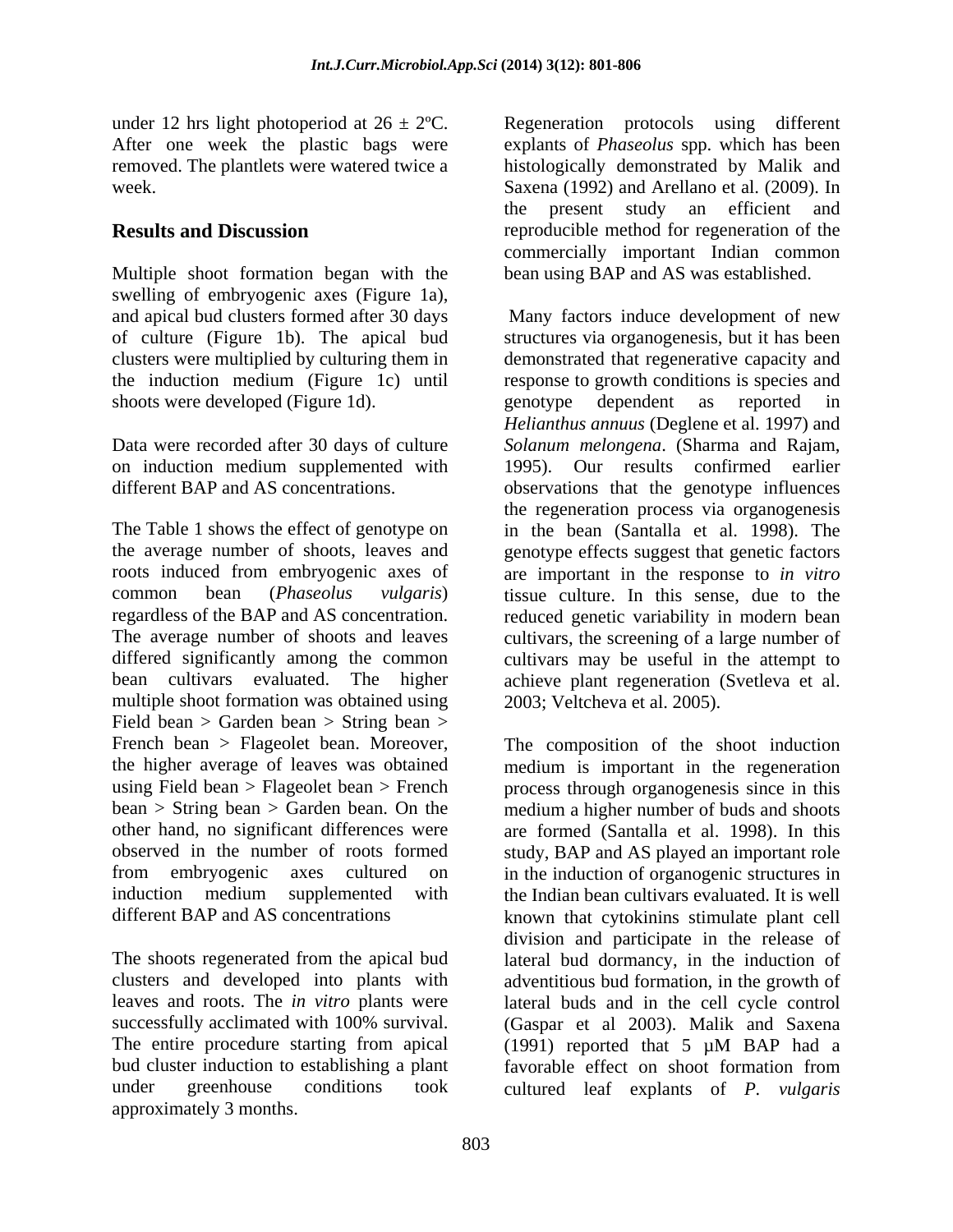shoot bud development was found in *P.*  Delgado-Sanchez et al. (2006) observed that effective for shoot induction in *P. vulgaris* and *P. coccineus* (Malik and Saxena 1992; Santalla et al. 1998). The beneficial effects The shoots regenerated from the apical bud were also observed in other legumes such as *Vigna angularis* (Avenido and Hattori,

Successful acclimatization of common bean competent target tissue for genetic greenhouse, and plants appeared plants resistant to diseases and pests.

compared to the explants cultured on MS morphologically normal. The regeneration medium depleted of BAP. Moreover, system developed in this investigation for Varisai Mohamed et al. (2006) indicated that this important crop could be a useful tool for BAP and thidiazuron at 5  $\mu$ M was the best the genetic modification through concentration for shoot formation in *P.*  mutagenesis or genetic transformation. The *angularis* (binomial name *Vigna angularis*) average number of shoots and leaves cvs. (azuki bean). In the absence of BAP, no differed significantly among the common *angularis*. (Varisai Mohamed et al. 2006). multiple shoot formation was obtained using 22.2 or 44 µM BAP induced the formation French bean > Flageolet bean. Moreover, of buds in two Mexican *P. vulgaris* the higher average of leaves was obtained cultivars. BAP has also been reported to be using Field bean > Flageolet bean > French the genetic modification through bean cultivars evaluated. The higher Field bean > Garden bean > String bean > French bean > Flageolet bean. Moreover,

of BAP on adventitious shoot induction clusters and developed into plants with 2000) and *V. mungo* (Saini and Jaiwal, The entire procedure starting from apical 2002). bud cluster induction to establishing a plant The conclusion of this study is culture of approximately 3 months and the future five different varieties axes on induction strategies are the *in vitro* protocol reported medium supplemented with different BAP in this study could be used for clonal and AS resulted in a differential response. propagation of Indian bean and to obtain *in vitro* plants were achieved in the modification through in order to generate bean > String bean > Garden bean.<br>The shoots regenerated from the apical bud leaves and roots. The *in vitro* plants were successfully acclimated with 100% survival. under greenhouse conditions took competent target tissue for genetic

|                            | concentration       |                     |
|----------------------------|---------------------|---------------------|
| Genotype                   | <b>Shoots</b>       | Leaves'             |
| V1- String bean            | $0.26 \pm 0.04^2$ b | $0.27 \pm 0.03$ b c |
| V <sub>2</sub> -Field bean | $0.54 \pm 0.06$ a   | $0.41 \pm 0.05$ b   |
| V3- Flageolet bean         | $0.10 \pm 0.03$ c   | $0.36 \pm 0.04$ b c |
| V4 -French bean            | $0.18 \pm 0.02$ c   | $0.23 \pm 0.03$ c   |
| V5- Garden bean            | $0.42 \pm 0.04$ b   | $0.16 \pm 0.08$ a   |

**Table.1** Effect of genotype on the average number of shoots and leaves induced from embryogenic axes of common bean *(Phaseolus vulgaris* L.) regardless of the BAP and AS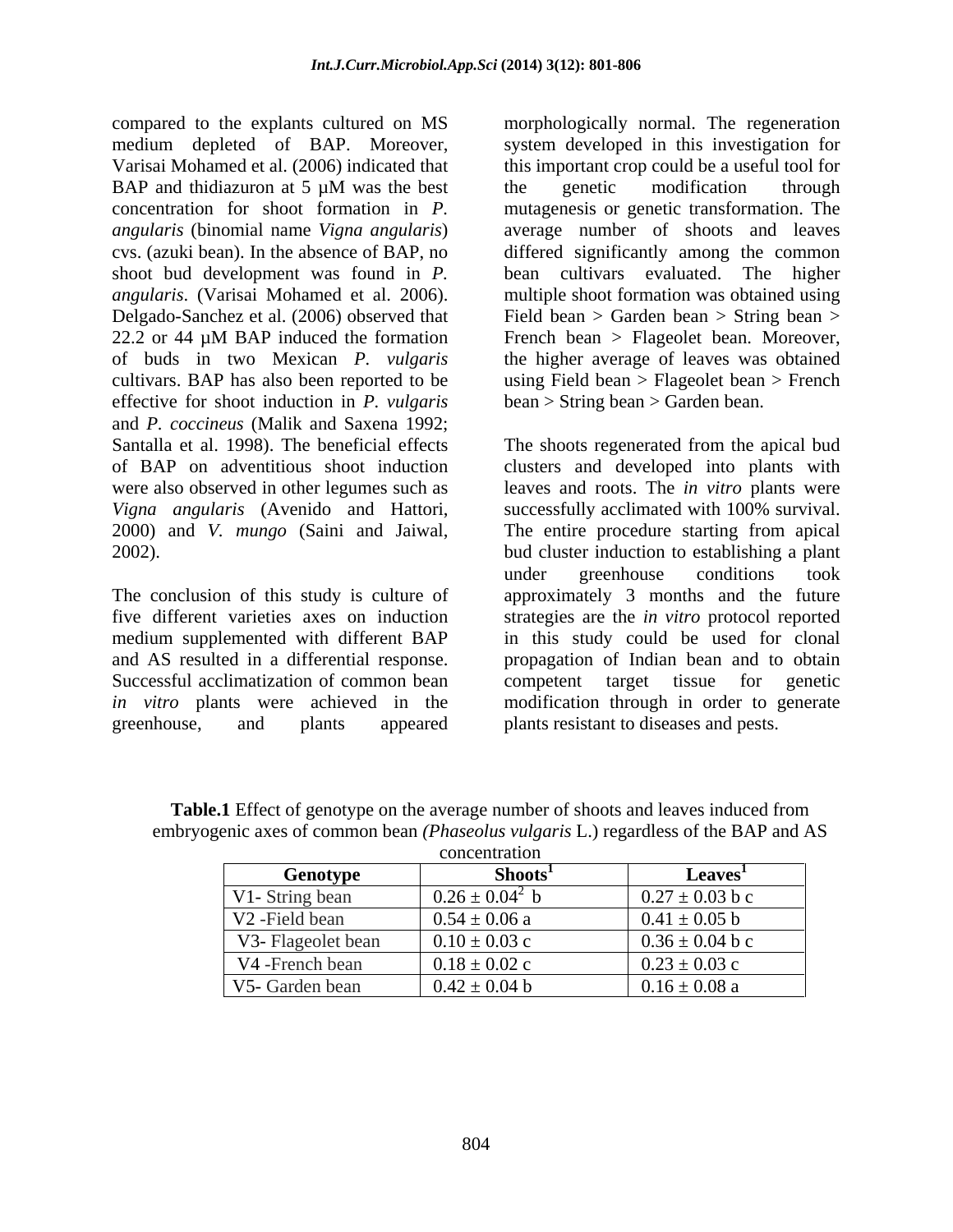

**Figure.1** Apical bud cluster induction from embryogenic axes of common bean (Phaseolus vulgaris L.)

The authors are grateful to Post Graduate 4, p. 27-28. Dept. of Biotechnology, T.M.Bhagalpur Aragão, F.J.L.; Barros, L.M.G.; Brasileiro, University, Bhagalpur, BIHAR for the Lab

Ahmed, E.E.; Bisztray, G.Y.D. and Velich, I. (2002), Plant regeneration from seedling explants of common

**Acknowledgments** bean (*Phaseolus vulgaris* L.). *Acta Biologica Szegediensis*, vol. 46, no. 3- 4, p. 27-28.

facilities and moral cooperation.<br>
Sanford, J.C.; Faria, J.C. and Rech,<br>
E.L. (1996), Inheritance of foreign **References** genes in transgenic bean (*Phaseolus*  A.C.M.; Ribeiro, S.G.; Smith, F.D.; Sanford, J.C.; Faria, J.C. and Rech, E.L (1996), Inheritance of foreign *vulgaris* L.) co-transformed via particle bombardment. *Theoretical and Applied Genetics*, vol. 93, no. 1-2, p. 142-150.